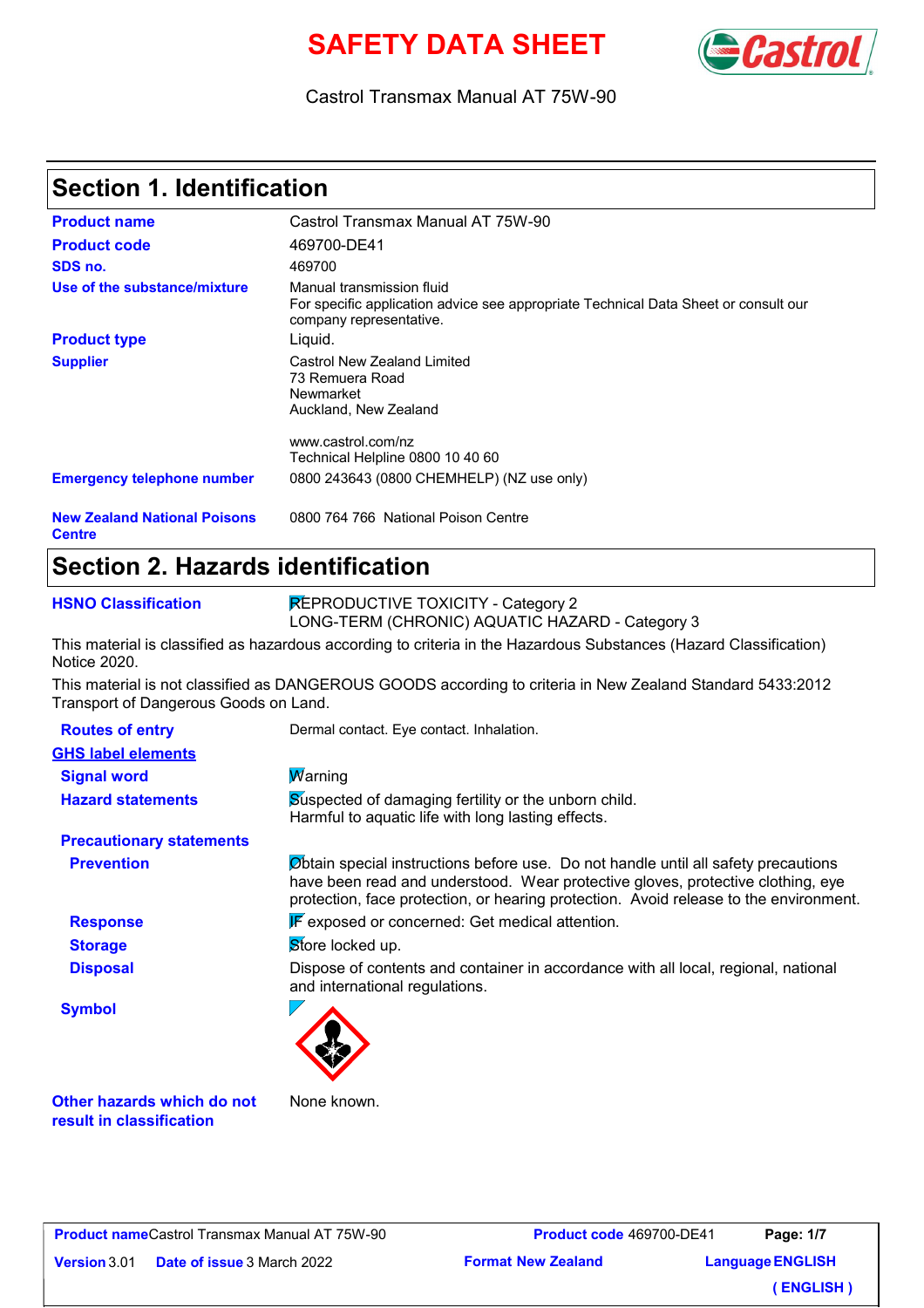### **Section 3. Composition/information on ingredients**

**Substance/mixture**

Mixture

Synthetic base stock. Proprietary performance additives.

| <b>Ingredient name</b>                                                        | $\frac{9}{6}$           | <b>CAS number</b>        |
|-------------------------------------------------------------------------------|-------------------------|--------------------------|
| Phosphorodithioic acid, mixed O,O-di(2-ethylhexyl, isobutyl, isopropyl)-5-    | $10.1 - 1$              | 255881-94-8              |
| $(3a, 4, 5, 6, 7, 7a$ -hexahydro-4,7-methano-1H-inden-5-yl) and -6-yl) esters |                         |                          |
| Amines, C12-14-tert-alkyl<br>2,2'-(octadec-9-enylimino)bisethanol             | $ 0.1 - 1$<br>$0 - 0.1$ | 68955-53-3<br>25307-17-9 |
|                                                                               |                         |                          |

**There are no additional ingredients present which, within the current knowledge of the supplier and in the concentrations applicable, are classified as hazardous to health or the environment and hence require reporting in this section.**

**Occupational exposure limits, if available, are listed in Section 8.**

### **Section 4. First aid measures**

| <b>Description of necessary first aid measures</b> |                                                                                                                                                                                                                                                                                                                    |
|----------------------------------------------------|--------------------------------------------------------------------------------------------------------------------------------------------------------------------------------------------------------------------------------------------------------------------------------------------------------------------|
| <b>Inhalation</b>                                  | Finhaled, remove to fresh air. Get medical attention.                                                                                                                                                                                                                                                              |
| <b>Ingestion</b>                                   | <b>Do</b> not induce vomiting unless directed to do so by medical personnel. Never give<br>anything by mouth to an unconscious person. If unconscious, place in recovery<br>position and get medical attention immediately. Get medical attention.                                                                 |
| <b>Skin contact</b>                                | In case of contact, immediately flush skin with plenty of water for at least 15 minutes<br>while removing contaminated clothing and shoes. Wash skin thoroughly with soap<br>and water or use recognised skin cleanser. Wash clothing before reuse. Clean<br>shoes thoroughly before reuse. Get medical attention. |
| <b>Eye contact</b>                                 | In case of contact, immediately flush eyes with plenty of water for at least 15<br>minutes. Eyelids should be held away from the eyeball to ensure thorough rinsing.<br>Check for and remove any contact lenses. Get medical attention.                                                                            |
|                                                    | Indication of immediate medical attention and special treatment needed, if necessary                                                                                                                                                                                                                               |
| <b>Notes to physician</b>                          | Treatment should in general be symptomatic and directed to relieving any effects.                                                                                                                                                                                                                                  |
| <b>Protection of first-aiders</b>                  | No action shall be taken involving any personal risk or without suitable training. It<br>may be dangerous to the person providing aid to give mouth-to-mouth resuscitation.                                                                                                                                        |

# **Section 5. Firefighting measures**

| <b>Extinguishing media</b>                               |                                                                                                                                                                                                                                                                                                    |
|----------------------------------------------------------|----------------------------------------------------------------------------------------------------------------------------------------------------------------------------------------------------------------------------------------------------------------------------------------------------|
| <b>Suitable</b>                                          | Use foam or all-purpose dry chemical to extinguish.                                                                                                                                                                                                                                                |
| <b>Not suitable</b>                                      | Do not use water jet.                                                                                                                                                                                                                                                                              |
| <b>Specific hazards arising</b><br>from the chemical     | Fire water contaminated with this material must be contained and prevented from<br>being discharged to any waterway, sewer or drain. In a fire or if heated, a pressure<br>increase will occur and the container may burst. This material is harmful to aquatic<br>life with long lasting effects. |
| <b>Hazardous combustion</b><br>products                  | None expected.                                                                                                                                                                                                                                                                                     |
| <b>Hazchem code</b>                                      | Not available.                                                                                                                                                                                                                                                                                     |
| <b>Special precautions for fire-</b><br><b>fighters</b>  | No action shall be taken involving any personal risk or without suitable training.<br>Promptly isolate the scene by removing all persons from the vicinity of the incident if<br>there is a fire.                                                                                                  |
| <b>Special protective</b><br>equipment for fire-fighters | Fire-fighters should wear positive pressure self-contained breathing apparatus<br>(SCBA) and full turnout gear.                                                                                                                                                                                    |

### **Section 6. Accidental release measures**

#### **Personal precautions, protective equipment and emergency procedures**

| <b>For non-emergency</b><br>personnel | Entry into a confined space or poorly ventilated area contaminated with vapour, mist<br>or fume is extremely hazardous without the correct respiratory protective equipment<br>and a safe system of work. Wear self-contained breathing apparatus. Wear a<br>suitable chemical protective suit. Chemical resistant boots. See also the |
|---------------------------------------|----------------------------------------------------------------------------------------------------------------------------------------------------------------------------------------------------------------------------------------------------------------------------------------------------------------------------------------|
|                                       | information in "For non-emergency personnel".                                                                                                                                                                                                                                                                                          |

| <b>Product nameCastrol Transmax Manual AT 75W-90</b> |                                   | <b>Product code 469700-DE41</b> |  | Page: 2/7               |
|------------------------------------------------------|-----------------------------------|---------------------------------|--|-------------------------|
| <b>Version</b> 3.01                                  | <b>Date of issue</b> 3 March 2022 | <b>Format New Zealand</b>       |  | <b>Language ENGLISH</b> |
|                                                      |                                   |                                 |  | (ENGLISH)               |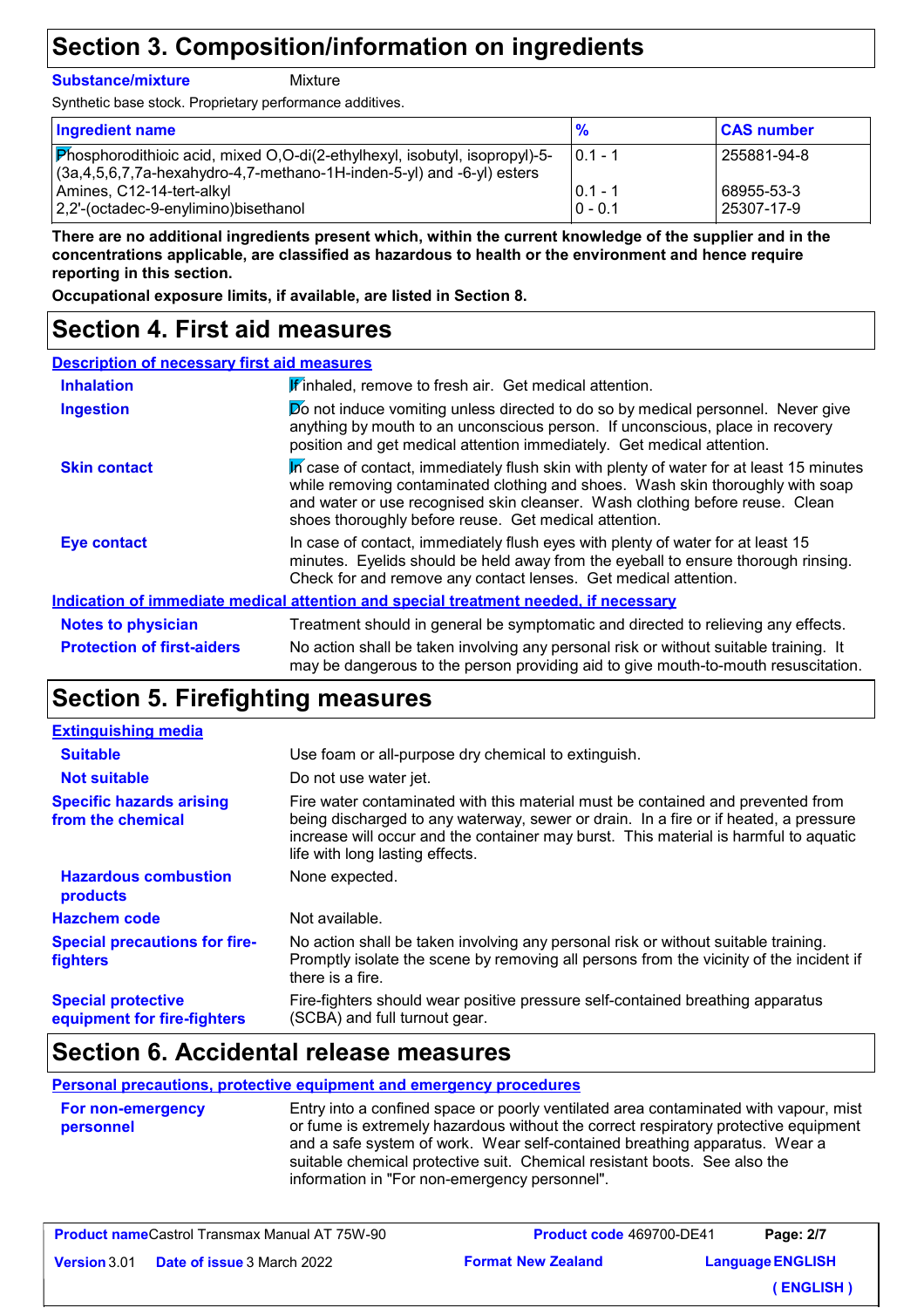# **Section 6. Accidental release measures**

| For emergency responders<br>or fume is extremely hazardous without the correct respiratory protective equipment<br>and a safe system of work. Wear self-contained breathing apparatus. Wear a<br>suitable chemical protective suit. Chemical resistant boots. See also the<br>information in "For non-emergency personnel".<br>Avoid dispersal of spilt material and runoff and contact with soil, waterways, drains<br><b>Environmental precautions</b><br>pollution (sewers, waterways, soil or air). Water polluting material. May be harmful<br>to the environment if released in large quantities.<br><b>Methods and material for containment and cleaning up</b><br><b>Small spill</b><br>Stop leak if without risk. Move containers from spill area. Absorb with an inert<br>material and place in an appropriate waste disposal container. Dispose of via a<br>licensed waste disposal contractor.<br>Stop leak if without risk. Move containers from spill area. Approach the release<br><b>Large spill</b><br>from upwind. Prevent entry into sewers, water courses, basements or confined<br>areas. Contain and collect spillage with non-combustible, absorbent material e.g.<br>sand, earth, vermiculite or diatomaceous earth and place in container for disposal<br>according to local regulations. Contaminated absorbent material may pose the<br>same hazard as the spilt product. Dispose of via a licensed waste disposal<br>contractor. |                                                                                      |
|--------------------------------------------------------------------------------------------------------------------------------------------------------------------------------------------------------------------------------------------------------------------------------------------------------------------------------------------------------------------------------------------------------------------------------------------------------------------------------------------------------------------------------------------------------------------------------------------------------------------------------------------------------------------------------------------------------------------------------------------------------------------------------------------------------------------------------------------------------------------------------------------------------------------------------------------------------------------------------------------------------------------------------------------------------------------------------------------------------------------------------------------------------------------------------------------------------------------------------------------------------------------------------------------------------------------------------------------------------------------------------------------------------------------------------------------------------------|--------------------------------------------------------------------------------------|
|                                                                                                                                                                                                                                                                                                                                                                                                                                                                                                                                                                                                                                                                                                                                                                                                                                                                                                                                                                                                                                                                                                                                                                                                                                                                                                                                                                                                                                                              | Entry into a confined space or poorly ventilated area contaminated with vapour, mist |
|                                                                                                                                                                                                                                                                                                                                                                                                                                                                                                                                                                                                                                                                                                                                                                                                                                                                                                                                                                                                                                                                                                                                                                                                                                                                                                                                                                                                                                                              | and sewers. Inform the relevant authorities if the product has caused environmental  |
|                                                                                                                                                                                                                                                                                                                                                                                                                                                                                                                                                                                                                                                                                                                                                                                                                                                                                                                                                                                                                                                                                                                                                                                                                                                                                                                                                                                                                                                              |                                                                                      |
|                                                                                                                                                                                                                                                                                                                                                                                                                                                                                                                                                                                                                                                                                                                                                                                                                                                                                                                                                                                                                                                                                                                                                                                                                                                                                                                                                                                                                                                              |                                                                                      |
|                                                                                                                                                                                                                                                                                                                                                                                                                                                                                                                                                                                                                                                                                                                                                                                                                                                                                                                                                                                                                                                                                                                                                                                                                                                                                                                                                                                                                                                              |                                                                                      |

### **Section 7. Handling and storage**

| Put on appropriate personal protective equipment (see Section 8). Avoid exposure -<br><b>Precautions for safe</b><br>obtain special instructions before use. Avoid exposure during pregnancy. Do not<br>handling<br>handle until all safety precautions have been read and understood. Do not get in<br>eyes or on skin or clothing. Do not ingest. Avoid breathing vapour or mist. If during<br>normal use the material presents a respiratory hazard, use only with adequate<br>ventilation or wear appropriate respirator. Keep in the original container or an<br>approved alternative made from a compatible material, kept tightly closed when not<br>in use. Empty containers retain product residue and can be hazardous. Do not<br>reuse container. Avoid contact of spilt material and runoff with soil and surface<br>waterways. |                                                                                                                                                                                                                                                                                                                                                                                                                                                                                                                                                                                                                     |
|---------------------------------------------------------------------------------------------------------------------------------------------------------------------------------------------------------------------------------------------------------------------------------------------------------------------------------------------------------------------------------------------------------------------------------------------------------------------------------------------------------------------------------------------------------------------------------------------------------------------------------------------------------------------------------------------------------------------------------------------------------------------------------------------------------------------------------------------|---------------------------------------------------------------------------------------------------------------------------------------------------------------------------------------------------------------------------------------------------------------------------------------------------------------------------------------------------------------------------------------------------------------------------------------------------------------------------------------------------------------------------------------------------------------------------------------------------------------------|
| <b>Conditions for safe storage,</b><br>including any<br>incompatibilities                                                                                                                                                                                                                                                                                                                                                                                                                                                                                                                                                                                                                                                                                                                                                                   | Store in accordance with local regulations. Store in original container protected<br>from direct sunlight in a dry, cool and well-ventilated area, away from incompatible<br>materials (see Section 10) and food and drink. Store locked up. Keep container<br>tightly closed and sealed until ready for use. Store and use only in equipment/<br>containers designed for use with this product. Containers that have been opened<br>must be carefully resealed and kept upright to prevent leakage. Do not store in<br>unlabelled containers. Use appropriate containment to avoid environmental<br>contamination. |
| <b>Not suitable</b>                                                                                                                                                                                                                                                                                                                                                                                                                                                                                                                                                                                                                                                                                                                                                                                                                         | Prolonged exposure to elevated temperature.                                                                                                                                                                                                                                                                                                                                                                                                                                                                                                                                                                         |

### **Section 8. Exposure controls/personal protection**

#### **Control parameters**

**Occupational exposure limits**

No exposure limit value known.

| <b>Recommended monitoring</b><br>procedures       | If this product contains ingredients with exposure limits, personal, workplace<br>atmosphere or biological monitoring may be required to determine the effectiveness<br>of the ventilation or other control measures and/or the necessity to use respiratory<br>protective equipment. Reference should be made to appropriate monitoring<br>standards. Reference to national guidance documents for methods for the<br>determination of hazardous substances will also be required.                                                                                                                                             |
|---------------------------------------------------|---------------------------------------------------------------------------------------------------------------------------------------------------------------------------------------------------------------------------------------------------------------------------------------------------------------------------------------------------------------------------------------------------------------------------------------------------------------------------------------------------------------------------------------------------------------------------------------------------------------------------------|
| <b>Appropriate engineering</b><br><b>controls</b> | All activities involving chemicals should be assessed for their risks to health, to<br>ensure exposures are adequately controlled. Personal protective equipment should<br>only be considered after other forms of control measures (e.g. engineering controls)<br>have been suitably evaluated. Personal protective equipment should conform to<br>appropriate standards, be suitable for use, be kept in good condition and properly<br>maintained.<br>Your supplier of personal protective equipment should be consulted for advice on<br>selection and appropriate standards. For further information contact your national |

| <b>Product nameCastrol Transmax Manual AT 75W-90</b> |                                   | <b>Product code 469700-DE41</b> | Page: 3/7               |
|------------------------------------------------------|-----------------------------------|---------------------------------|-------------------------|
| <b>Version</b> 3.01                                  | <b>Date of issue</b> 3 March 2022 | <b>Format New Zealand</b>       | <b>Language ENGLISH</b> |
|                                                      |                                   |                                 | (ENGLISH)               |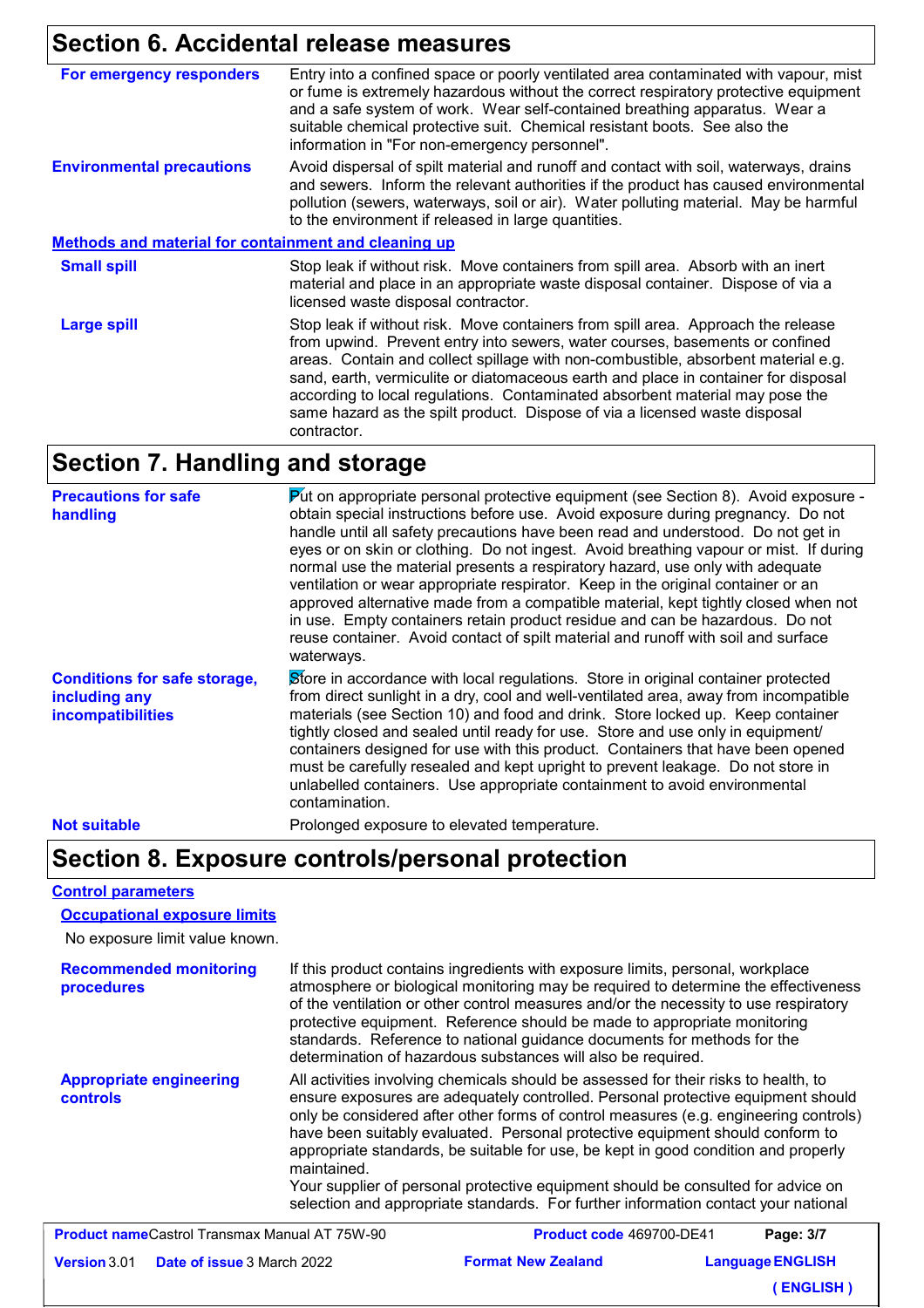# **Section 8. Exposure controls/personal protection**

|                                           | organisation for standards.<br>Provide exhaust ventilation or other engineering controls to keep the relevant<br>airborne concentrations below their respective occupational exposure limits.<br>The final choice of protective equipment will depend upon a risk assessment. It is<br>important to ensure that all items of personal protective equipment are compatible.                                                                                                                                                                                                                                                                                                                                                                                                                      |  |
|-------------------------------------------|-------------------------------------------------------------------------------------------------------------------------------------------------------------------------------------------------------------------------------------------------------------------------------------------------------------------------------------------------------------------------------------------------------------------------------------------------------------------------------------------------------------------------------------------------------------------------------------------------------------------------------------------------------------------------------------------------------------------------------------------------------------------------------------------------|--|
| <b>Environmental exposure</b><br>controls | Emissions from ventilation or work process equipment should be checked to ensure<br>they comply with the requirements of environmental protection legislation. In some<br>cases, fume scrubbers, filters or engineering modifications to the process<br>equipment will be necessary to reduce emissions to acceptable levels.                                                                                                                                                                                                                                                                                                                                                                                                                                                                   |  |
| <b>Individual protection measures</b>     |                                                                                                                                                                                                                                                                                                                                                                                                                                                                                                                                                                                                                                                                                                                                                                                                 |  |
| <b>Hygiene measures</b>                   | Wash hands, forearms and face thoroughly after handling chemical products, before<br>eating, smoking and using the lavatory and at the end of the working period.<br>Appropriate techniques should be used to remove potentially contaminated clothing.<br>Wash contaminated clothing before reusing. Ensure that eyewash stations and<br>safety showers are close to the workstation location.                                                                                                                                                                                                                                                                                                                                                                                                 |  |
| <b>Eye protection</b>                     | Safety glasses with side shields.                                                                                                                                                                                                                                                                                                                                                                                                                                                                                                                                                                                                                                                                                                                                                               |  |
| <b>Hand protection</b>                    | Wear protective gloves if prolonged or repeated contact is likely. Wear chemical<br>resistant gloves. Recommended: Nitrile gloves. The correct choice of protective<br>gloves depends upon the chemicals being handled, the conditions of work and use,<br>and the condition of the gloves (even the best chemically resistant glove will break<br>down after repeated chemical exposures). Most gloves provide only a short time of<br>protection before they must be discarded and replaced. Because specific work<br>environments and material handling practices vary, safety procedures should be<br>developed for each intended application. Gloves should therefore be chosen in<br>consultation with the supplier/manufacturer and with a full assessment of the<br>working conditions. |  |
| <b>Skin protection</b>                    | Appropriate footwear and any additional skin protection measures should be<br>selected based on the task being performed and the risks involved and should be<br>approved by a specialist before handling this product.                                                                                                                                                                                                                                                                                                                                                                                                                                                                                                                                                                         |  |
| <b>Respiratory protection</b>             | In case of insufficient ventilation, wear suitable respiratory equipment.<br>The correct choice of respiratory protection depends upon the chemicals being<br>handled, the conditions of work and use, and the condition of the respiratory<br>equipment. Safety procedures should be developed for each intended application.<br>Respiratory protection equipment should therefore be chosen in consultation with<br>the supplier/manufacturer and with a full assessment of the working conditions.                                                                                                                                                                                                                                                                                           |  |

# **Section 9. Physical and chemical properties**

The conditions of measurement of all properties are at standard temperature and pressure unless otherwise indicated.

#### **Appearance**

| <b>Product nameCastrol Transmax Manual AT 75W-90</b>              |                                                                      | <b>Product code 469700-DE41</b> | Page: |
|-------------------------------------------------------------------|----------------------------------------------------------------------|---------------------------------|-------|
| <b>Median particle size</b>                                       | Not applicable.                                                      |                                 |       |
| <b>Particle characteristics</b>                                   |                                                                      |                                 |       |
| <b>Viscosity</b>                                                  | Kinematic: $96.5$ mm <sup>2</sup> /s ( $96.5$ cSt) at $40^{\circ}$ C |                                 |       |
| <b>Solubility</b>                                                 | insoluble in water.                                                  |                                 |       |
| <b>Density</b>                                                    | <1000 kg/m <sup>3</sup> (<1 g/cm <sup>3</sup> ) at 15 <sup>°</sup> C |                                 |       |
| <b>Relative vapour density</b>                                    | Not available.                                                       |                                 |       |
| <b>Vapour pressure</b>                                            | Not available.                                                       |                                 |       |
| <b>Auto-ignition temperature</b>                                  | Not available.                                                       |                                 |       |
| <b>Flash point</b>                                                | Open cup: 223°C (433.4°F) [Cleveland]                                |                                 |       |
| <b>Drop Point</b>                                                 | Not available.                                                       |                                 |       |
| <b>Boiling point, initial boiling</b><br>point, and boiling range | Not available.                                                       |                                 |       |
| <b>Melting point/freezing point</b>                               | Not available.                                                       |                                 |       |
| pH                                                                | Not applicable.                                                      |                                 |       |
| <b>Odour</b>                                                      | Not available.                                                       |                                 |       |
| <b>Colour</b>                                                     | Yellow. [Light]                                                      |                                 |       |
| <b>Physical state</b>                                             | Liquid.                                                              |                                 |       |

**Version** 3.01 Date of issue 3 March

**Format New Zealand** 

**Language ENGLISH Page: 4/7 ( ENGLISH )**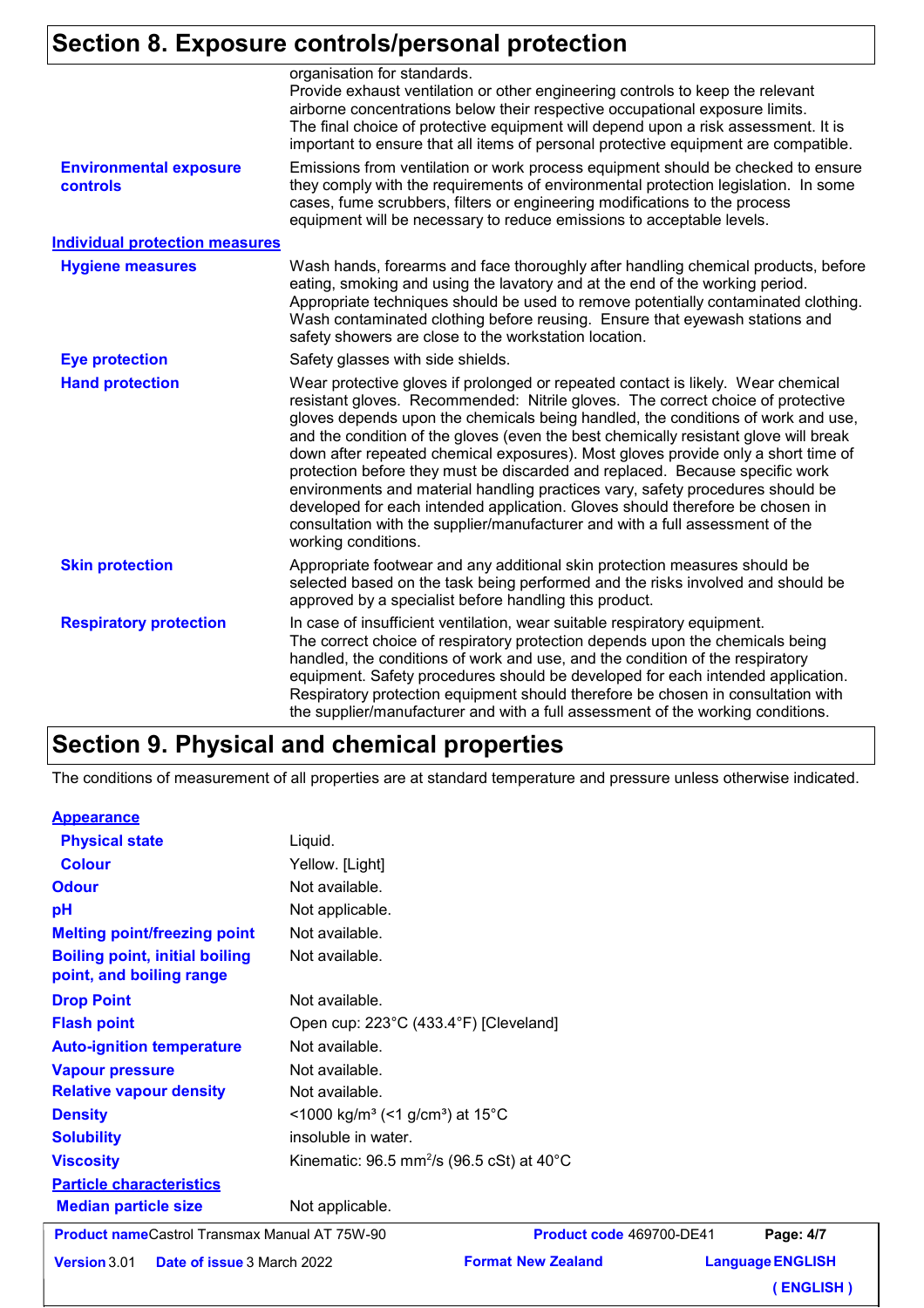# **Section 10. Stability and reactivity**

| <b>Chemical stability</b>                                                   | The product is stable.                                                                                                                                                                 |
|-----------------------------------------------------------------------------|----------------------------------------------------------------------------------------------------------------------------------------------------------------------------------------|
| <b>Possibility of hazardous</b><br>reactions                                | Under normal conditions of storage and use, hazardous reactions will not occur.<br>Under normal conditions of storage and use, hazardous polymerisation will not<br>occur.             |
| <b>Conditions to avoid</b>                                                  | Avoid all possible sources of ignition (spark or flame).                                                                                                                               |
| <b>Incompatible materials</b><br><b>Hazardous decomposition</b><br>products | Reactive or incompatible with the following materials: oxidising materials.<br>Under normal conditions of storage and use, hazardous decomposition products<br>should not be produced. |

# **Section 11. Toxicological information**

| <b>Information on likely routes of exposure</b> |                                                                                                                                                                  |  |
|-------------------------------------------------|------------------------------------------------------------------------------------------------------------------------------------------------------------------|--|
| <b>Inhalation</b>                               | Vapour inhalation under ambient conditions is not normally a problem due to low<br>vapour pressure.                                                              |  |
| <b>Ingestion</b>                                | No known significant effects or critical hazards.                                                                                                                |  |
| <b>Skin contact</b>                             | Defatting to the skin. May cause skin dryness and irritation.                                                                                                    |  |
| <b>Eye contact</b>                              | No known significant effects or critical hazards.                                                                                                                |  |
|                                                 | <b>Symptoms related to the physical, chemical and toxicological characteristics</b>                                                                              |  |
| <b>Inhalation</b>                               | May be harmful by inhalation if exposure to vapour, mists or fumes resulting from<br>thermal decomposition products occurs.                                      |  |
| <b>Ingestion</b>                                | <b>Adverse symptoms may include the following:</b><br>reduced foetal weight<br>increase in foetal deaths<br>skeletal malformations                               |  |
| <b>Skin contact</b>                             | Adverse symptoms may include the following:<br>irritation<br>dryness<br>cracking<br>reduced foetal weight<br>increase in foetal deaths<br>skeletal malformations |  |
| <b>Eye contact</b>                              | No specific data.                                                                                                                                                |  |
| <b>Potential chronic health effects</b>         |                                                                                                                                                                  |  |
| <b>General</b>                                  | No known significant effects or critical hazards.                                                                                                                |  |
| <b>Inhalation</b>                               | Overexposure to the inhalation of airborne droplets or aerosols may cause irritation<br>of the respiratory tract.                                                |  |
| <b>Ingestion</b>                                | Ingestion of large quantities may cause nausea and diarrhoea.                                                                                                    |  |
| <b>Skin contact</b>                             | Prolonged or repeated contact can defat the skin and lead to irritation, cracking and/<br>or dermatitis.                                                         |  |
| <b>Eye contact</b>                              | No known significant effects or critical hazards.                                                                                                                |  |
| <b>Carcinogenicity</b>                          | No known significant effects or critical hazards.                                                                                                                |  |
| <b>Mutagenicity</b>                             | No known significant effects or critical hazards.                                                                                                                |  |
| <b>Teratogenicity</b>                           | Suspected of damaging the unborn child.                                                                                                                          |  |
| <b>Developmental effects</b>                    | No known significant effects or critical hazards.                                                                                                                |  |
| <b>Fertility effects</b>                        | Suspected of damaging fertility.                                                                                                                                 |  |

## **Section 12. Ecological information**

**Ecotoxicity** This material is harmful to aquatic life with long lasting effects.

#### **Persistence and degradability**

Not expected to be rapidly degradable.

#### **Bioaccumulative potential**

This product is not expected to bioaccumulate through food chains in the environment.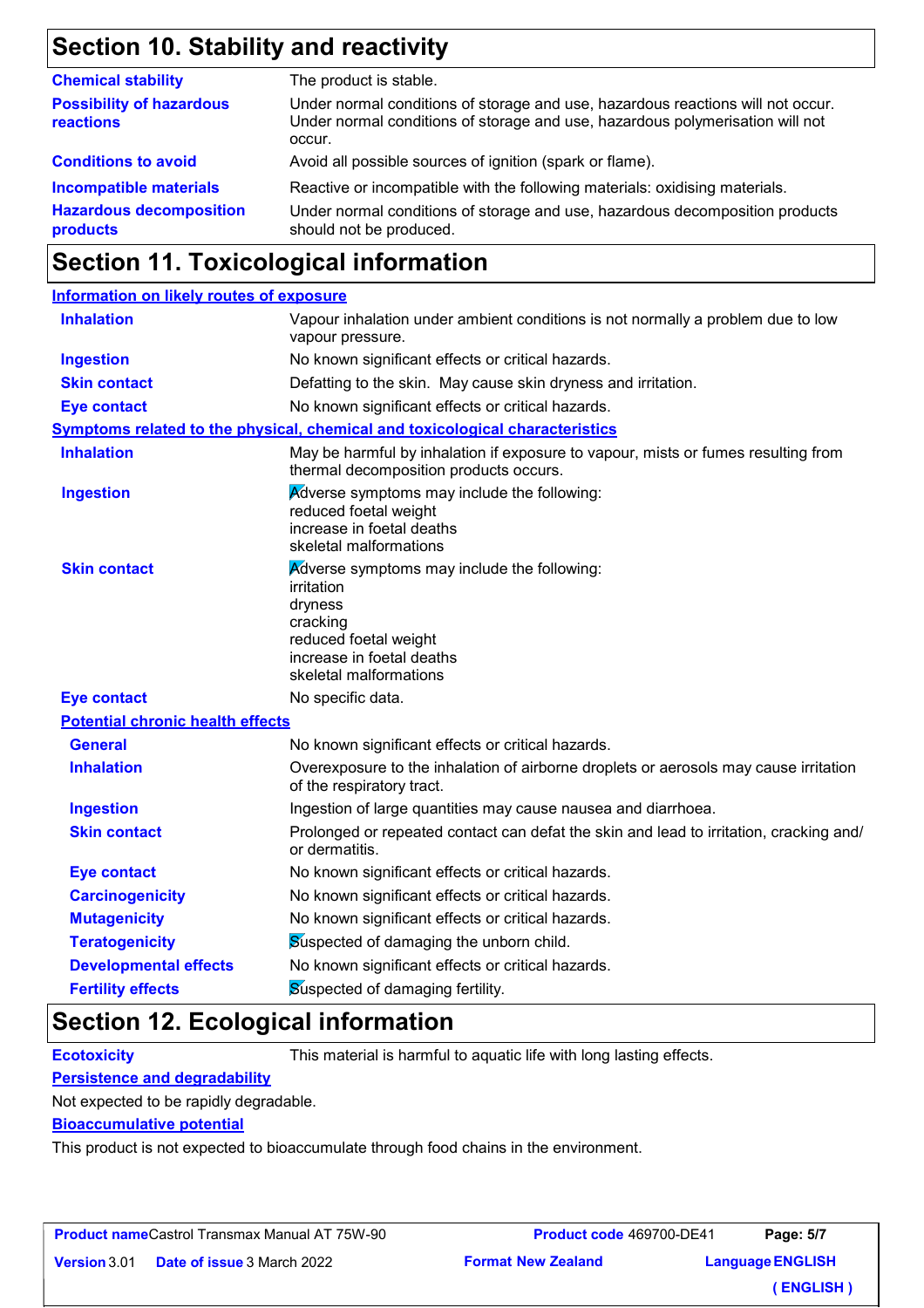| <b>Section 12. Ecological information</b>                                                                                                                                   |                    |            |                  |
|-----------------------------------------------------------------------------------------------------------------------------------------------------------------------------|--------------------|------------|------------------|
| <b>Product/ingredient name</b>                                                                                                                                              | LogP <sub>ow</sub> | <b>BCF</b> | <b>Potential</b> |
| <b>Phosphorodithioic acid,</b><br>mixed O,O-di(2-ethylhexyl,<br>isobutyl, isopropyl)-5-(3a,<br>$ 4,5,6,7,7a$ -hexahydro-<br>4,7-methano-1H-inden-5-yl)<br>and -6-yl) esters | 5.5 to 7.9         |            | high             |
| Amines, C12-14-tert-alkyl                                                                                                                                                   | 2.9                |            | llow             |
| 2,2'-(octadec-9-enylimino)<br><b>bisethanol</b>                                                                                                                             | 3.4                |            | llow             |

#### **Mobility in soil**

**Soil/water partition coefficient (K**<sup>oc</sup>)

**Mobility** Spillages may penetrate the soil causing ground water contamination. Not available.

**Other ecological information** Spills may form a film on water surfaces causing physical damage to organisms. Oxygen transfer could also be impaired.

## **Section 13. Disposal considerations**

**Disposal methods**

The generation of waste should be avoided or minimised wherever possible. Significant quantities of waste product residues should not be disposed of via the foul sewer but processed in a suitable effluent treatment plant. Dispose of surplus and non-recyclable products via a licensed waste disposal contractor. Disposal of this product, solutions and any by-products should at all times comply with the requirements of environmental protection and waste disposal legislation and any regional local authority requirements. Waste packaging should be recycled. Incineration or landfill should only be considered when recycling is not feasible. This material and its container must be disposed of in a safe way. Care should be taken when handling emptied containers that have not been cleaned or rinsed out. Empty containers or liners may retain some product residues. Avoid dispersal of spilt material and runoff and contact with soil, waterways, drains and sewers.

### **Section 14. Transport information**

| <b>Regulatory</b><br>information   | <b>UN number</b>  | <b>Proper shipping</b><br>name | <b>Classes</b> | PG* Label | <b>Additional</b><br><b>information</b> |
|------------------------------------|-------------------|--------------------------------|----------------|-----------|-----------------------------------------|
| <b>New Zealand</b><br><b>Class</b> | Not<br>regulated. |                                |                |           | $\overline{a}$                          |
| <b>ADG Class</b>                   | Not<br>regulated. |                                |                |           |                                         |
| <b>IATA Class</b>                  | Not<br>regulated. |                                |                |           |                                         |
| <b>IMDG Class</b>                  | Not<br>regulated. |                                |                |           | -                                       |

PG\* : Packing group

# **Section 15. Regulatory information**

| <b>New Zealand Regulatory Information</b>                                                                                                             |                                                                                       |                                 |  |                         |
|-------------------------------------------------------------------------------------------------------------------------------------------------------|---------------------------------------------------------------------------------------|---------------------------------|--|-------------------------|
| <b>HSNO Approval Number</b>                                                                                                                           | HSR002605                                                                             |                                 |  |                         |
| <b>HSNO Group Standard</b>                                                                                                                            | Lubricant (Low Hazard) Group Standard 2020                                            |                                 |  |                         |
| <b>HSNO Classification</b>                                                                                                                            | REPRODUCTIVE TOXICITY - Category 2<br>LONG-TERM (CHRONIC) AQUATIC HAZARD - Category 3 |                                 |  |                         |
| <b>Requlation according to other foreign laws</b>                                                                                                     |                                                                                       |                                 |  |                         |
| <b>REACH Status</b><br>The company, as identified in Section 1, sells this product in the EU in compliance<br>with the current requirements of REACH. |                                                                                       |                                 |  |                         |
| <b>United States inventory</b><br>(TSCA 8b)                                                                                                           | Not determined.                                                                       |                                 |  |                         |
| <b>Product nameCastrol Transmax Manual AT 75W-90</b>                                                                                                  |                                                                                       | <b>Product code 469700-DE41</b> |  | Page: 6/7               |
| <b>Version</b> 3.01<br><b>Date of issue 3 March 2022</b>                                                                                              |                                                                                       | <b>Format New Zealand</b>       |  | <b>Language ENGLISH</b> |
|                                                                                                                                                       |                                                                                       |                                 |  | <b>ENGLISH</b> )        |